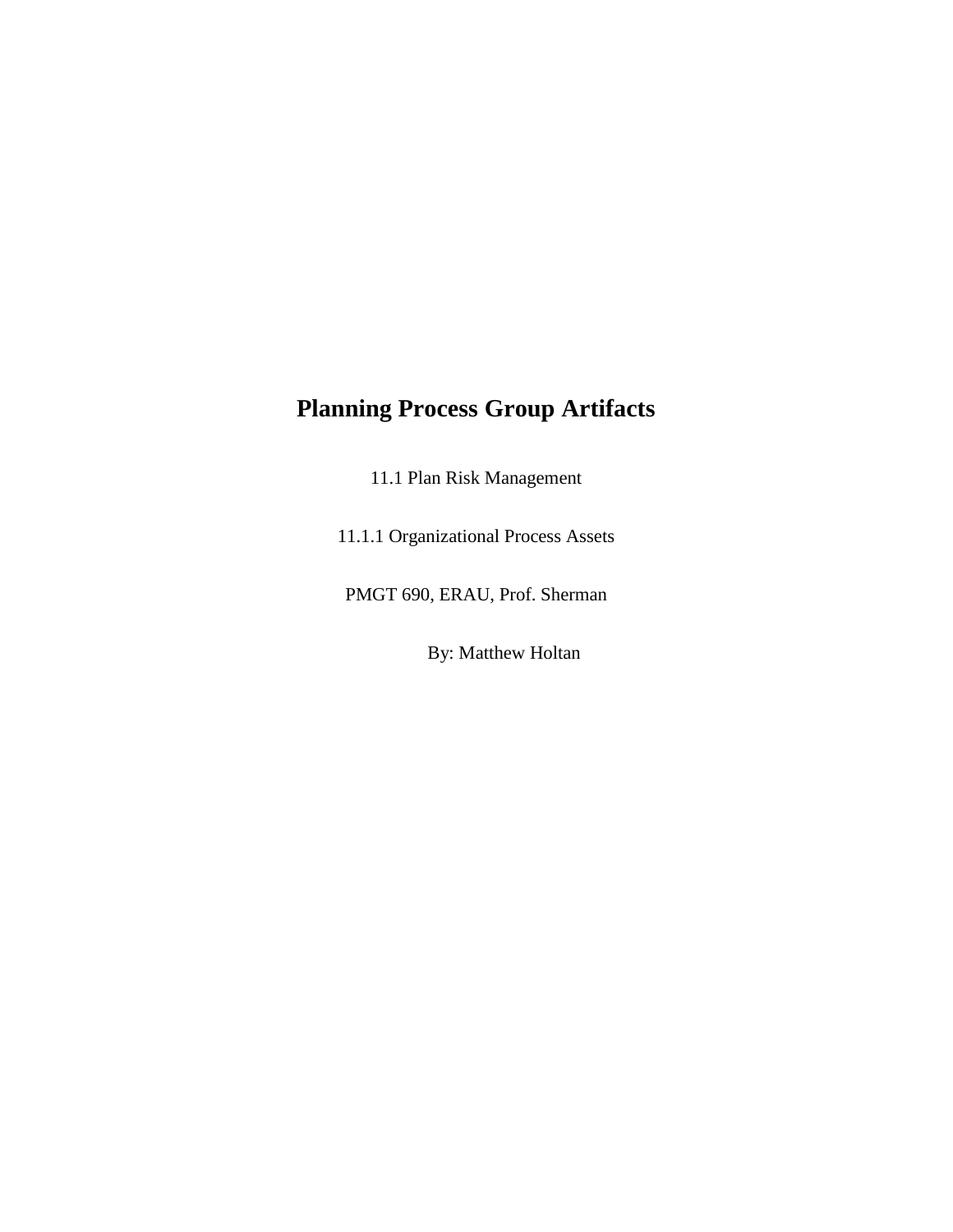**11.1.1 Organizational Process Assets (Inputs):** This homework assignment was taken from PMGT 613, deliverable 3.4. A component of the organizational process assets includes risk categories. This assignment highlights risk categories which can be uses as an input for the Plan Risk Management process.

## **What is the value of categorizing and documenting risks at the beginning of a project versus later in the project? Who benefits most from these efforts and why?**

Identifying and being aware of risks as early as possible enables more time to react. Early risk identification enables key project decisions to take maximum account of risks inherent in the project, and may result in changes to the project strategy (PMI, 2009). The identification of risks in project management is very important to help avoid project failure such as cost overruns and not meeting milestones. Risks are any uncertainties that can have certain negative impact on the project. Early recognition among project team and stakeholder is vital to project success.

Early warning signs (EWS) are observations, signals, message, or some other form of communication that is or can be seen as an expression, indication, proof, or sign of the existence of some future or incipient of a positive or negative issue (Williams and Magnussen, 2012). It is a signal of future developments. This particular article suggests using a pluralistic approach; utilizing many different perspectives and methods in gathering and analyzing EWS as early as possible. The tools that can be used are the organizational project assets, lessons learned, assessments and think tanks. All of these methods has their pros and cons. What is important is to use the tools that are available to identify these risk factors as early as possible in the project